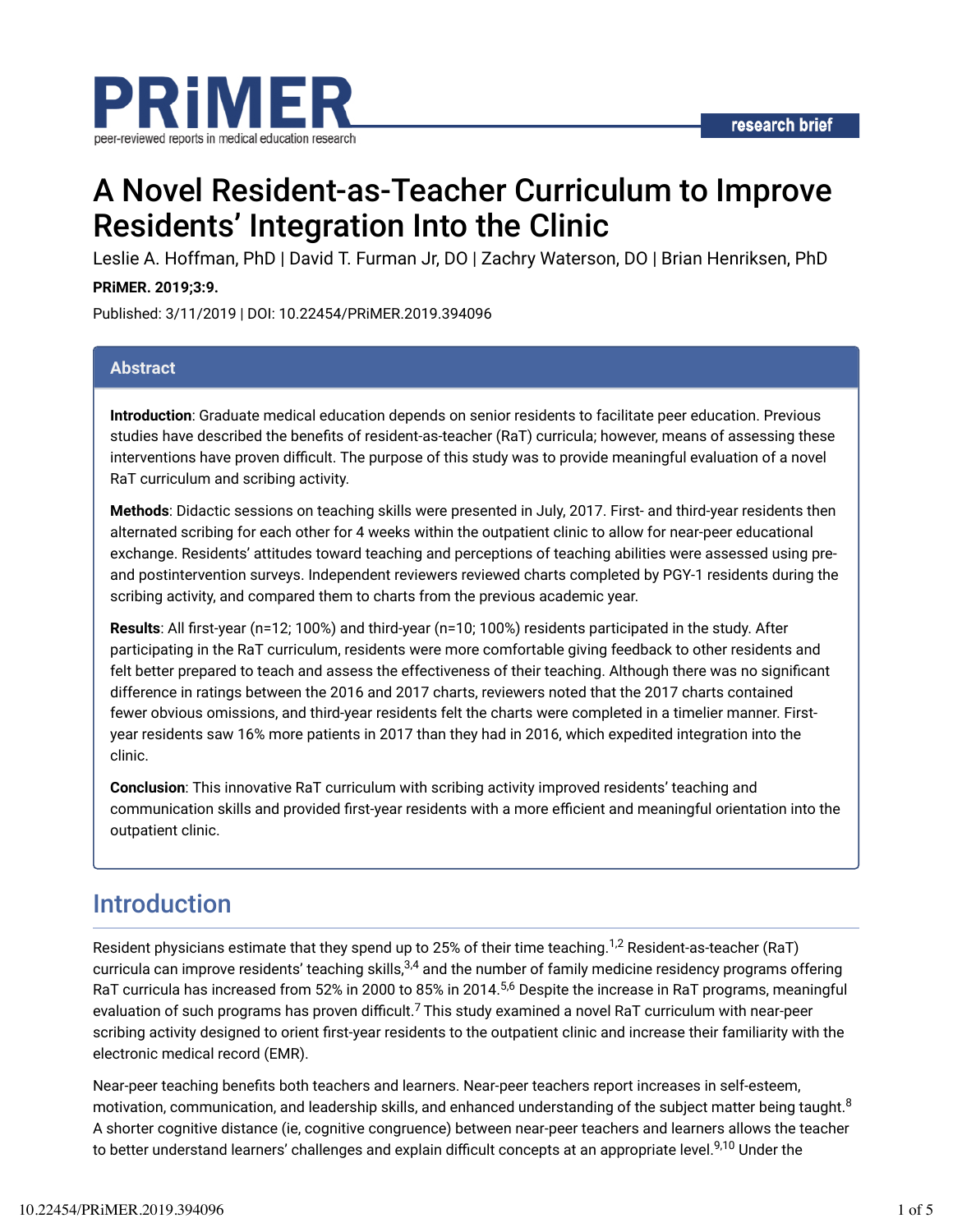guidance of a more experienced peer, learners operate in their zone of proximal development (ZPD), which allows them to achieve more than they might have working alone.<sup>11</sup> Peers are also viewed as less threatening than experts, which creates a safe environment for learners to ask questions and make mistakes. $^9$ 

The objectives of the RaT curriculum were to: (1) increase residents' confidence in their teaching abilities; (2) increase communication and build relationships among residents; and (3) expedite the orientation process for firstyear residents.

Evaluation of the RaT curriculum was guided by Kirkpatrick's 4-level evaluation model. $^{12}$  Level 1 assesses learners' reactions and satisfaction; level 2 assesses learning attributed to the curriculum; level 3 assesses application of knowledge or skills gained; and level 4 assesses the curriculum's impact in a larger context.

# **Methods**

A RaT curriculum was introduced to all family medicine resident physicians in a single program, the Fort Wayne Medical Education Program (N=32), in July 2017. The curriculum used didactic sessions to present "Resident Teaching Skills,"<sup>13</sup> and "One-Minute Preceptor,"<sup>14</sup> after which, first-year (PGY-1) and third-year (PGY-3) residents were paired up for a 4-week scribing activity. During the first 2 weeks, first-year residents acted as scribes for senior residents during outpatient encounters. Observing the PGY-3 residents provided a model for the PGY-1 residents to follow and build upon as they operated within their ZPD. $^{11}$  During the second 2 weeks the roles were reversed, and PGY-1 residents led the patient encounter while PGY-3 residents acted as scribes. Throughout the activity, senior residents provided feedback to first-year residents on charting, interviewing, and physical exam skills when opportunities presented between patients, as well as at the end of the clinic day.

Pre- and postintervention surveys were administered to solicit resident feedback and determine the effect of the RaT curriculum on residents' attitudes toward teaching and their level of confidence in the educator role. The survey was developed by the authors and included 11 items that used a 4-point Likert scale (4=strongly agree; 1=strongly disagree) to elicit responses.

After the scribing activity, 24 charts completed by PGY-1 residents were randomly selected for review by one of three independent reviewers (ie, attending physicians in the clinic). These 24 charts represented approximately 8% of the total number of charts completed by PGY-1 residents during the study period. For comparison, reviewers also examined 24 charts from the previous year's (2016) PGY-1 residents, who had not participated in the scribing activity. Reviewers utilized the clinic's standard chart review form (available on request) to detect errors and omissions. The Lutheran Hospital Institutional Review Board deemed the study protocol exempt.

### **Results**

All PGY-1 (n=12; 100%) and PGY-3 (n=10; 100%) residents participated in the RaT curriculum and scribing activity. Open-ended comments revealed that Trst-year residents thought the scribing activity was a good way to learn the EMR and helped them feel more integrated into the clinic. First-year residents also felt they had developed relationships with the senior residents.

Survey results are presented in Table 1. Wilcoxon signed-rank tests found that after participating in the RaT curriculum, all residents felt more confident in their ability to assess learners' needs ( $z=2.55$ ;  $P=.011$ ) and assess the effectiveness of their teaching (*z*=2.50; *P*=.013), were more comfortable giving feedback to other residents (*z*=2.13; *P*=.033), and felt better prepared to teach other residents and/or medical students in the clinic (*z*=2.45; *P*=.014). Third-year residents also felt more comfortable asking questions of other residents (*z*=2.34; *P*=.025).

An independent samples *t*-test showed no difference in evaluator ratings between the 2016 and 2017 PGY-1 charts (*P*=0.375). However, evaluators commented that 2017 charts contained fewer gross errors than 2016 charts. Additionally, there was a 16% increase in the number of patients seen in the first month by the 2017 PGY-1 residents as compared to the 2016 PGY-1 residents.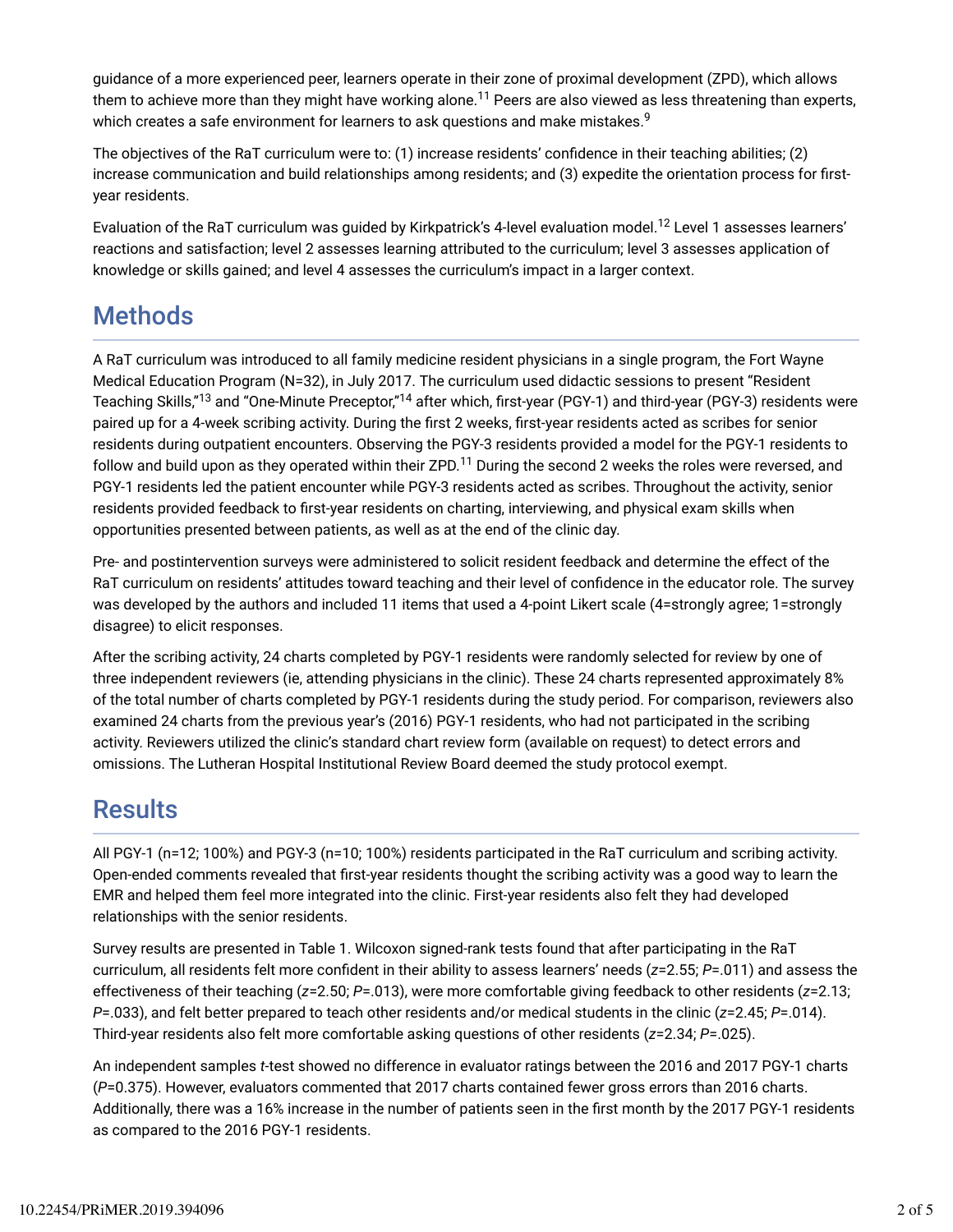## Conclusion

Overall, the novel RaT curriculum achieved its objectives, based on Kirkpatrick's 4-level evaluation model. Residents' reactions to the program (level 1) were mostly positive. Residents appreciated their ability to immediately integrate newly learned skills into their teaching roles. The Trst-year residents reported that the scribing activity facilitated the orientation process, and third-year residents agreed that Trst-year residents acclimated to the EMR more quickly.

Pre- and postintervention surveys evaluated changes in residents' attitudes toward teaching and perceptions of their teaching abilities (level 2). All residents felt more confident in their teaching skills and more comfortable giving feedback to other residents after participating in the RaT curriculum. Residents view peer feedback as more authentic than feedback from faculty, and perceive giving peer-to-peer feedback as an essential professional skill.<sup>15</sup>

The chart review evaluated the application of knowledge and skills gained during the program (level 3). Although there was no significant difference in evaluator ratings based on the quantitative chart review, anecdotal comments from reviewers noted that several 2016 charts had obvious omissions (eg, no documented physical exam) whereas such omissions were decreased in 2017. These comments were subjective, however, and would require a more rigorous qualitative analysis to assess their validity.

With the implementation of the RaT curriculum, first-year residents in 2017 saw 16% more patients during the orientation month than in 2016, indicating that the RaT curriculum had an impact on the larger context of the residency program (level 4), without compromising the quality of residents' education and orientation into the clinic. This increase may be the result of the near-peer mentorship provided by third-year residents during the scribing activity, which facilitated PGY-1 residents' familiarity with the clinic workflow and allowed them to develop questions, plans, and assessments more quickly and accurately than would have been possible by first-year residents working alone.

This study was limited by the small number of residents in the single family medicine residency program. The survey was developed by the authors and was not validated. The survey also relied on residents' subjective selfassessments of their attitudes and confidence toward teaching; an objective assessment of residents' teaching skills by an external evaluator would provide a more robust level 2 evaluation. It is also unclear whether increases in teaching comfort and confidence reported in the postintervention surveys were the result of the didactic sessions, the scribing activity, or both. Finally, each chart was reviewed by only one reviewer, therefore interrater reliability was not assessed.

Overall, this innovative RaT curriculum including a near-peer scribing activity was an effective way to improve residents' teaching skills and expedite the orientation of first-year residents in a safe learning environment.

### Tables and Figures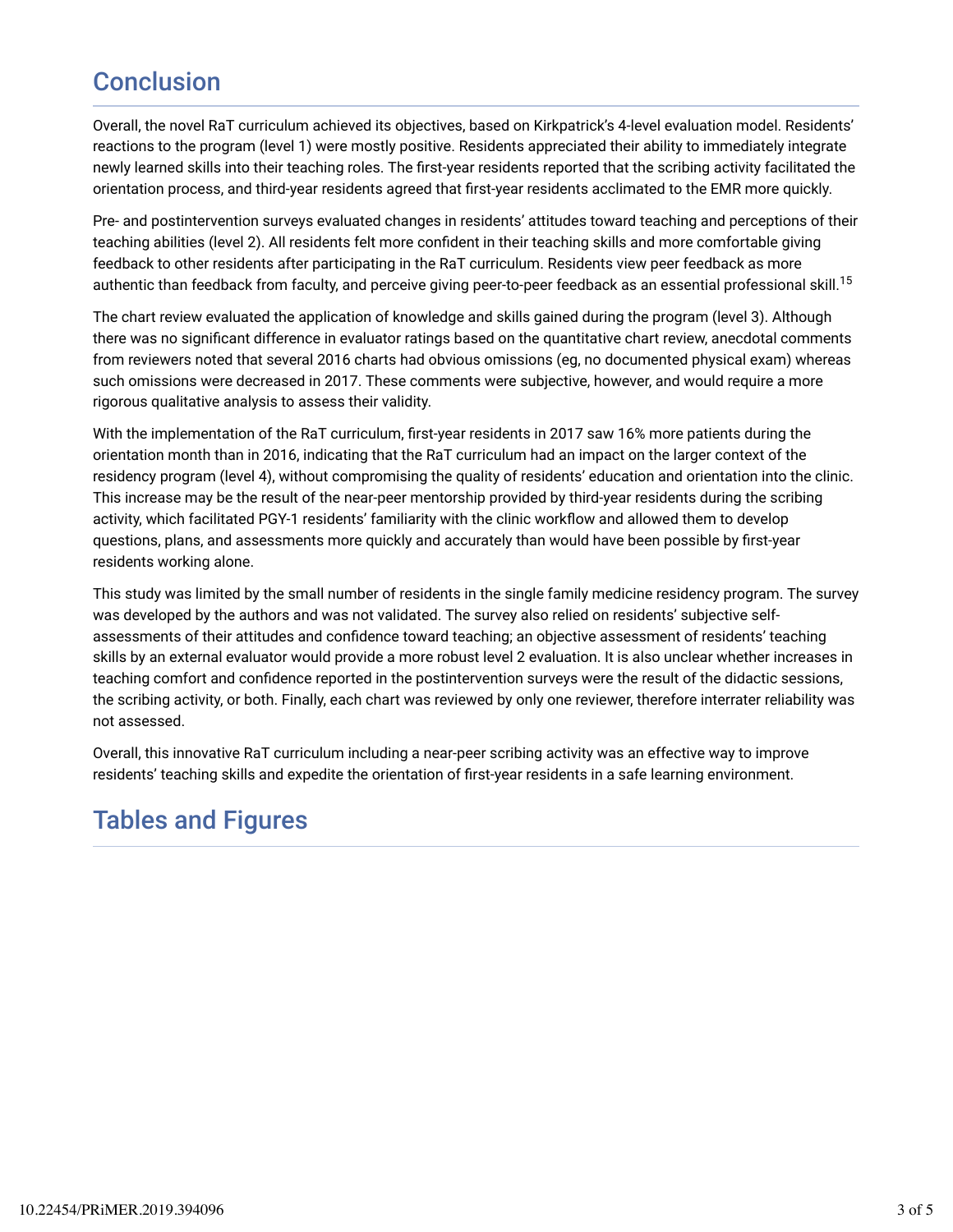| <b>Survey Statement</b>                                                                 | PGY <sub>1</sub><br>$(n=12)$ |             | PGY <sub>3</sub><br>$(n=10)$ |                   | <b>Total</b><br>$(n=22)$ |                   |
|-----------------------------------------------------------------------------------------|------------------------------|-------------|------------------------------|-------------------|--------------------------|-------------------|
|                                                                                         | <b>Pre</b>                   | <b>Post</b> | Pre                          | <b>Post</b>       | <b>Pre</b>               | <b>Post</b>       |
| I am confident in my teaching abilities.                                                | 2.92                         | 2.83        | 3.10                         | 3.30              | 3.00                     | 3.05              |
| I am aware of my strengths and weaknesses<br>as a teacher                               | 2.83                         | 3.08        | 3.00                         | 3.20              | 2.91                     | 3.14              |
| am confident in my ability to assess a<br>learner's needs.                              | 2.33                         | 2.92        | 2.70                         | 3.20              | $2.50^{+}$               | 3.05 <sup>†</sup> |
| appreciate the importance of creating a<br>positive learning environment.               | 3.75                         | 3.75        | 3.70                         | 3.50              | 3.73                     | 3.64              |
| I value active learning.                                                                | 3.75                         | 3.75        | 3.60                         | 3.70              | 3.68                     | 3.73              |
| I feel comfortable asking questions of other<br>residents.                              | 3.50                         | 3.58        | $3.30^{+}$                   | 3.80 <sup>†</sup> | 3.41                     | 3.68              |
| I feel comfortable asking for feedback from<br>other residents.                         | 3.25                         | 3.17        | 3.10                         | 3.50              | 3.18                     | 3.32              |
| I feel comfortable giving feedback to other<br>residents.                               | 2.17                         | 2.75        | 3.00                         | 3.40              | $2.55^+$                 | 3.05 <sup>†</sup> |
| am confident in my ability to assess the<br>effectiveness of my teaching.               | 2.25                         | 2.58        | 2.70                         | 3.20              | $2.45^+$                 | 2.86 <sup>†</sup> |
| I feel well-prepared to teach other residents<br>and/or medical students in the clinic. | 2.42                         | 2.92        | 2.70                         | 3.30              | $2.55^{+}$               | 3.09 <sup>†</sup> |
| am interested in making medical education a<br>part of my future career.                | 3.00                         | 3.08        | 2.90                         | 2.50              | 2.95                     | 2.82              |

#### Table 1: Pre- and Postintervention Survey Results From PGY-1 and PGY-3 Residents<sup>a</sup>

ª Mean scores reported.<br>† Statistically significant difference in median scores between pre- and postintervention survey (P<.05).

### Acknowledgments

The authors greatly appreciate the support of the AAFP Foundation, the Fort Wayne Medial Education Program (FWMEP) Family Medicine Center nursing and support staff, as well as the FWMEP faculty and residents in assisting with the successful completion of this research project.

**Financial support**: This research was funded by a grant from the American Academy of Family Physicians Foundation.

**Presentations**: This study was presented as a platform presentation at the Indiana Academy of Family Physicians Research Day on May 16, 2018 in Indianapolis, IN, and at the American Academy of Family Physicians National Conference on August 2, 2018 in Kansas City, MO.

### Corresponding Author

Leslie A. Hoffman, PhD

Indiana University School of Medicine—Fort Wayne, 2101 E Coliseum Blvd, Fort Wayne, IN 46805. 260-481-0510. Fax: 260-481-6408.

lesahoff@iu.edu

### **Author Affiliations**

Leslie A. Hoffman, PhD - Indiana University School of Medicine – Fort Wayne, IN David T. Furman Jr, DO - Fort Wayne Medical Education Program, Ft Wayne, IN Zachry Waterson, DO - Fort Wayne Medical Education Program, Ft Wayne, IN Brian Henriksen, PhD - Fort Wayne Medical Education Program, Fort Wayne, IN

### References